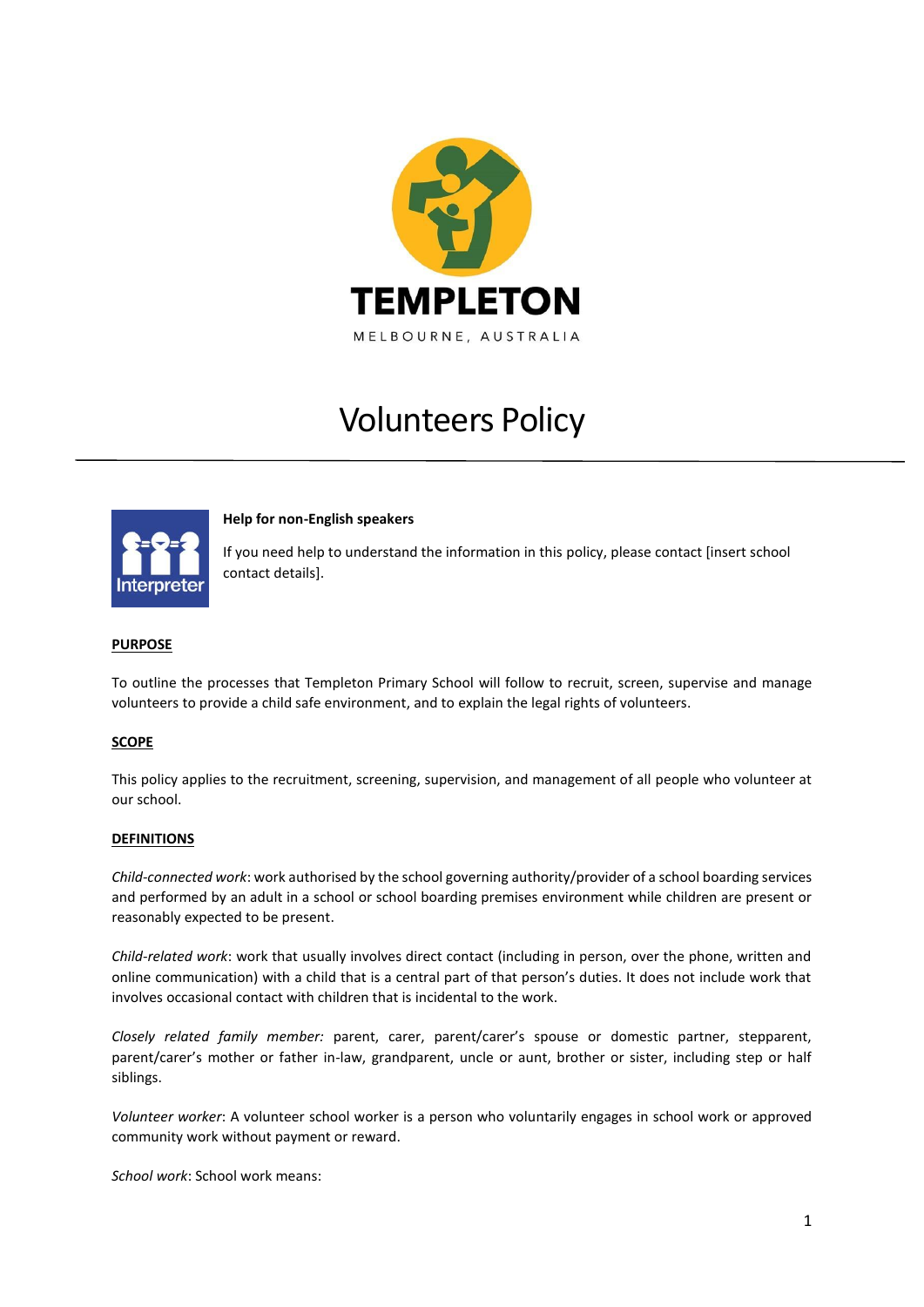- Carrying out the functions of a school council
- Any activity carried out for the welfare of a school, by the school council, any parents' club or association or any other body organised to promote the welfare of the school
- Any activity carried out for the welfare of the school at the request of the principal or school council
- Providing assistance in the work of any school or kindergarten
- Attending meetings in relation to government schools convened by any organisation which receives government financial support

This is a broad definition and means that volunteers who participate in school community activities, such as fundraising and assisting with excursions, are legally protected (ie indemnified) from action by others in the event of an injury or accident whilst they are performing volunteer school work in good faith.

## **POLICY**

Templeton Primary School is committed to implementing and following practices which protect the safety and wellbeing of children and our staff and volunteers Templeton Primary School.

The procedures set out below are designed to ensure that Templeton Primary School's volunteers are suitable to work with children and are well-placed to make a positive contribution to our school community.

## **Becoming a volunteer**

Members of our school community who would like to volunteer are encouraged to contact Andrea Edwards on 9801 7450.

## **COVID-19 vaccination information**

Our school follows Department of Education and Training policy with respect to the requirements relating to attendance on school sites and COVID-19 vaccinations.

For further information, refer to:

• COVID-19 Vaccinations – [Visitors and Volunteers on School Sites](https://www2.education.vic.gov.au/pal/covid-19-vaccinations-visitors-volunteers/policy)

## **Suitability checks including Working with Children Clearances**

## *Working with students*

Templeton Primary School values the many volunteers that assist at our school. To ensure that we are meeting our legal obligations under the *Worker Screening Act* and the Child Safe Standards, Templeton Primary School is required to undertake suitability checks which in most cases will involve asking for evidence of a Working with Children (WWC) Clearance. Additional suitability checks may also be required depending on the volunteer role, such as reference, proof of identity, qualification and work history involving children checks.

Considering our legal obligations, and our commitment to ensuring that Templeton Primary School is a child safe environment, we will require volunteers to obtain a WWC Clearance and produce their valid card to the General Office for verification in the following circumstances:

- **Volunteers who are not parent/family members** of any student at the school if they are engaged in child-related work regardless of whether they are being supervised.
- **Parent/family volunteers** who are assisting with any classroom or school activities involving direct contact with children in circumstances where the volunteer's child is **not** participating, or does not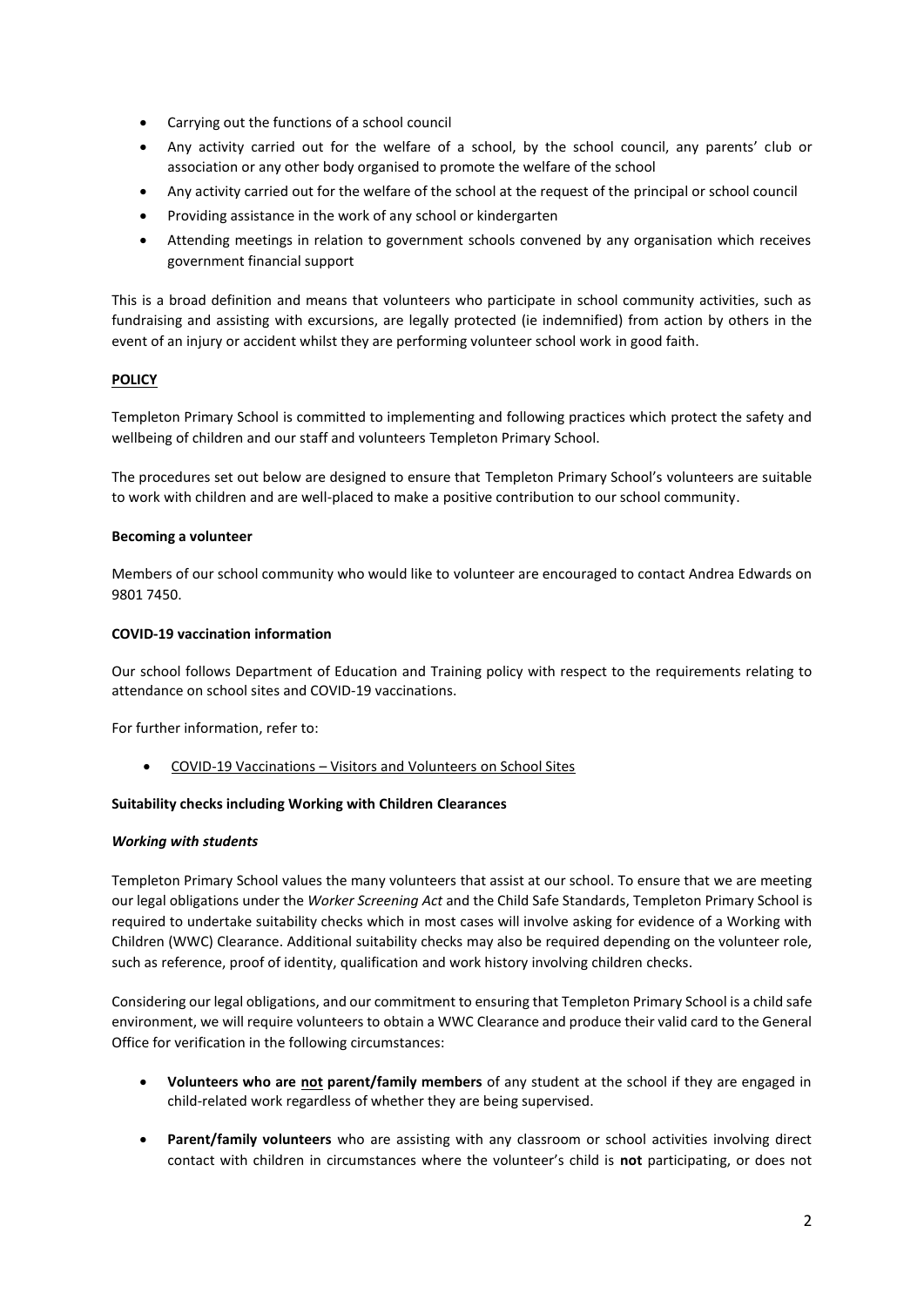ordinarily participate in, the activity. **Parent/family volunteers** who assist with excursions (including swimming), camps and similar events, regardless of whether their own child is participating or not.

- **Parent/family volunteers** who regularly assist in school activities, regardless of whether their own child is participating or not
- **Parent/community School Council members** sitting on School Council with student School Council members, regardless of whether their own child is a student member or not

In addition, depending on the nature of the volunteer work, our school may ask the volunteer to provide other suitability checks at its discretion (for example, references, work history involving children and/or qualifications). Proof of identity may also be required in some circumstances.

## *Non child-related work*

On some occasions, parents and other members of the school community may volunteer to do work that is not child-related. For example, volunteering on the weekend for gardening, maintenance, working bees, parents and friends club coordination, school council, participating in sub-committees of school council, fete coordination, other fundraising groups that meet in the evenings, during which children will not be, or would not reasonably be expected to be, present.

## OR

At Templeton Primary School, volunteers for this type of work will still be required to provide (a valid WWC Clearance/proof of ID/references/work history).

School council members and volunteers on any sub-committee of School Council will be asked to provide evidence of a valid WWC Clearance. Whilst we acknowledge that these volunteers will not be engaging in childrelated work as part of their role, even when there is a student sitting on the School Council, we believe that it is important that our volunteers who are involved in making important decisions about our school which will have an impact on students do have a valid WWC Clearance [and/or insert any other checks that you would like to require at your school].

## **Training and induction**

Under the Child Safe Standards volunteers must have an appropriate induction and training in child safety and wellbeing.

To support us to maintain a child safe environment, before engaging in any work where children are present or reasonable likely to be present, volunteers must familiarise themselves with the policies, procedures and code of conduct referred to in our Child Safety Induction Pack and ensure the actions and requirements in these documents are followed when volunteering for our school.

Depending on the nature and responsibilities of their role, Templeton Primary School may also require volunteers to complete additional child safety training.

## **Management and supervision**

Volunteer workers will be expected to comply with any reasonable direction of the principal (or their nominee). This will include the requirement to follow our school's policies, including, but not limited to our Child Safety and Wellbeing Policy, our Child Safety Code of Conduct and our Statement of Values and School Philosophy.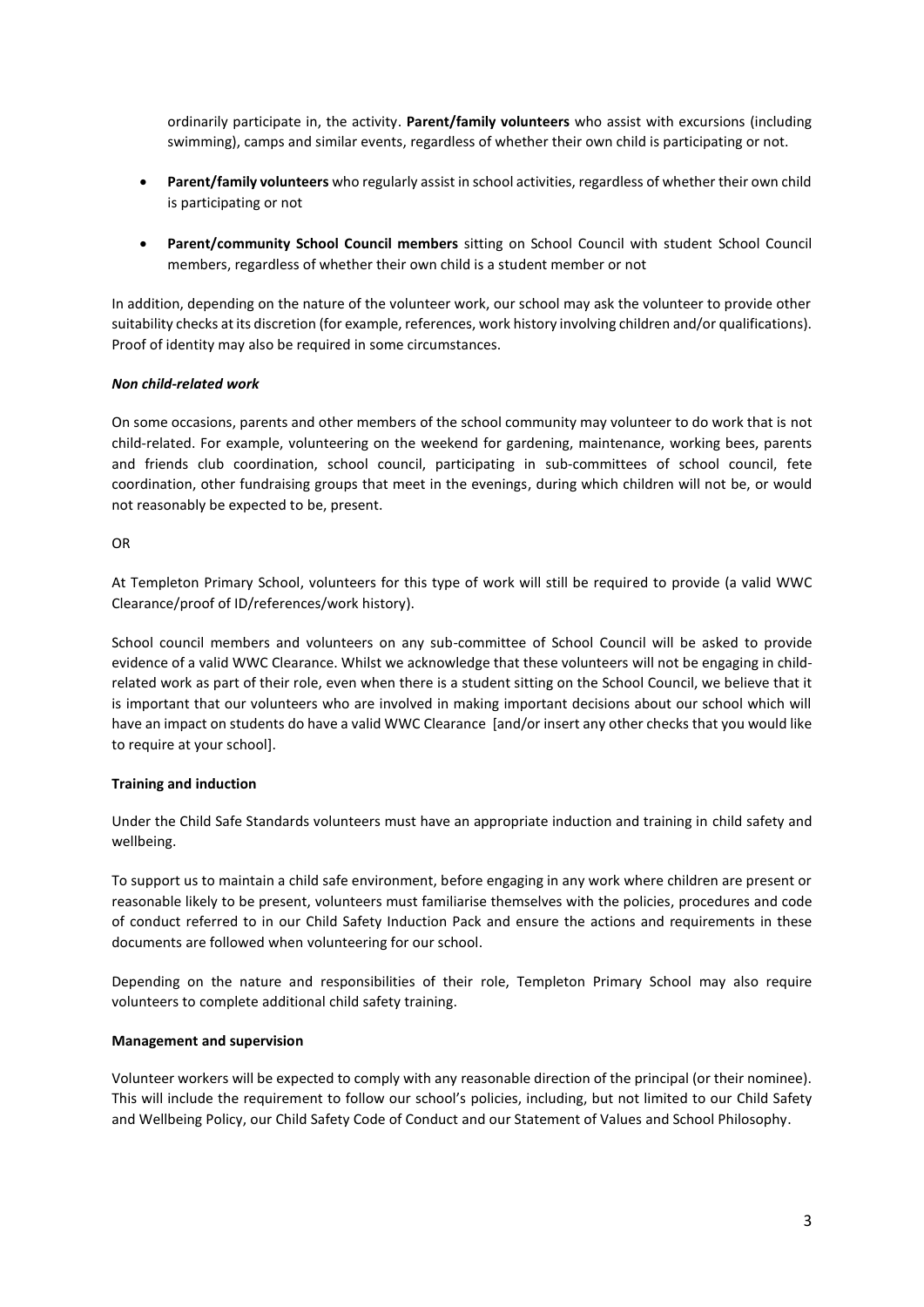Volunteer workers will also be expected to act consistently with Department of Education and Training policies, to the extent that they apply to volunteer workers, including the Department's policies relating to [Equal Opportunity and Anti-Discrimination,](https://www2.education.vic.gov.au/pal/equal-opportunity/policy-and-guidelines) [Sexual Harassment](https://www2.education.vic.gov.au/pal/sexual-harassment/overview) and [Workplace Bullying.](https://www2.education.vic.gov.au/pal/workplace-bullying/policy)

The principal (or their nominee) will determine the level of school staff supervision required for volunteers, depending on the type of work being performed, and with a focus on ensuring the safety and wellbeing of students.

The principal has the discretion to make a decision about the ongoing suitability of a volunteer worker and may determine at any time whether or not a person is suitable to volunteer at Templeton Primary School.

## **Privacy and information-sharing**

Volunteers must ensure that any student information they become aware of because of their volunteer work is managed sensitively and in accordance with the [Schools' Privacy Policy](https://www.education.vic.gov.au/Pages/schoolsprivacypolicy.aspx) and the Department's policy on [Privacy](https://www2.education.vic.gov.au/pal/privacy-information-sharing/policy)  [and Information Sharing.](https://www2.education.vic.gov.au/pal/privacy-information-sharing/policy)

Under these policies, student information can and should be shared with relevant school staff to:

- support the student's education, wellbeing and health;
- reduce the risk of reasonably foreseeable harm to the student, other students, staff or visitors;
- make reasonable adjustments to accommodate the student's disability; or
- provide a safe and secure workplace.

Volunteers must immediately report any child safety concerns that they become aware of to a member of staff to ensure appropriate action. There are some circumstances where volunteers may also be obliged to disclose information to authorities outside of the school such as to Victoria Police. For further information on child safety responding and reporting obligations refer to: *Child Safety Responding and Reporting Obligations (including Mandatory Reporting) Policy and Procedures.* 

#### **Records management**

While it is unlikely volunteers will be responsible for any school records during their volunteer work, any school records that volunteers are responsible for must be provided to the General Office to ensure they are managed in accordance with the Department's policy: [Records Management](https://www2.education.vic.gov.au/pal/records-management/policy) – Schools.

#### **Compensation**

#### *Personal injury*

Volunteer workers are covered by the Department of Education and Training's Workers' Compensation Policy if they suffer personal injury in the course of engaging in school work.

#### *Property damage*

If a volunteer worker suffers damage to their property in the course of carrying out school work, the Minister (or delegate) may authorise such compensation as they consider reasonable in the circumstances. Claims of this nature should be directed to the principal who will direct them to the Department's Legal Division.

#### *Public liability insurance*

The Department of Education and Training's public liability insurance policy applies when a volunteer worker engaged in school work is legally liable for:

• a claim for bodily injury to a third party